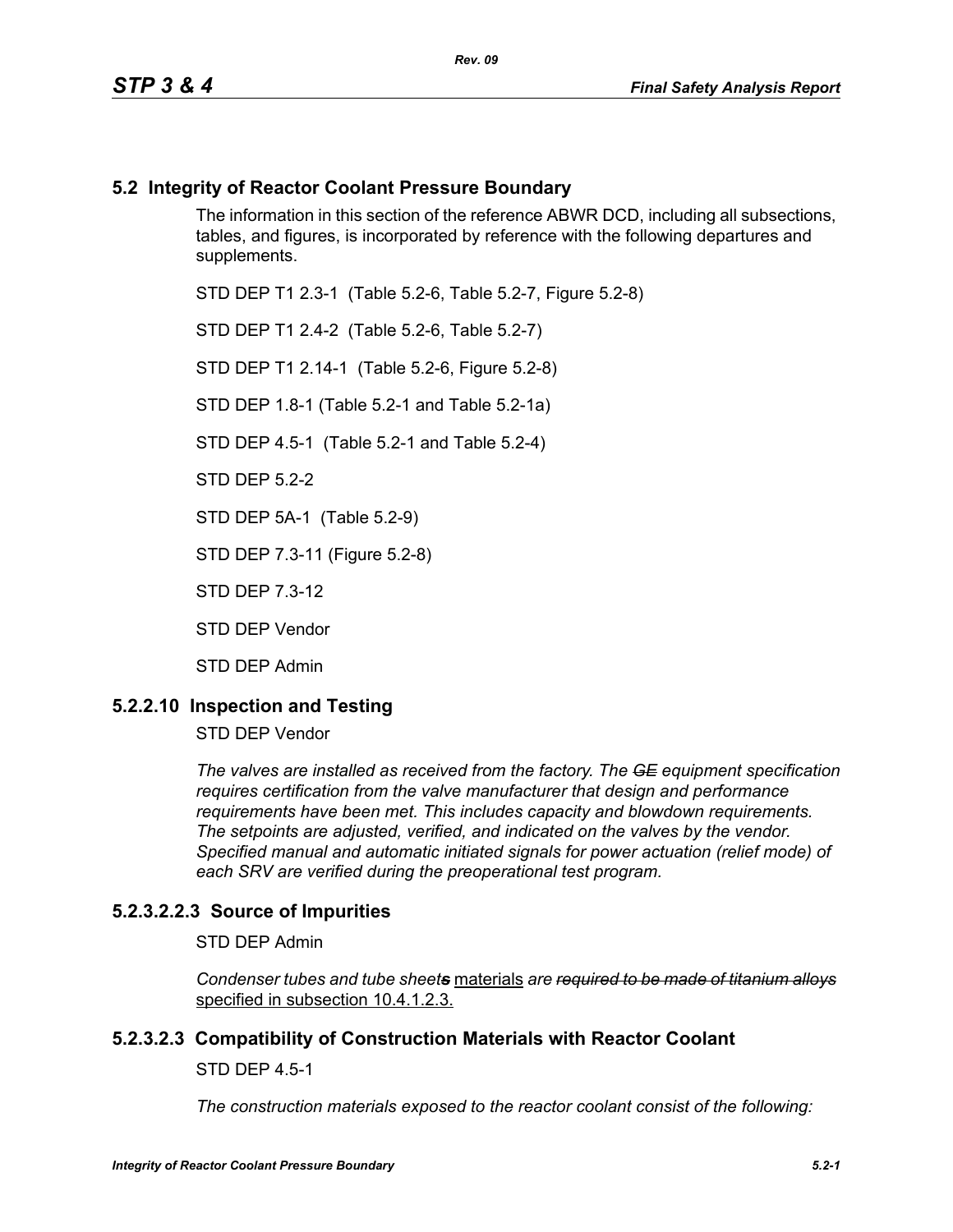- *(1) Solution-annealed austenitic stainless steels (both wrought and cast), Types 304, 304L, 316LN, 316L*, *and XM-19,* CF3, CF3A and CF3M*.*
- *(2) Nickel-based alloy (including* Niobium Modified Alloy *600 and X-750) and alloy steel.*

### **5.2.4 Preservice and Inservice Inspection and Testing of Reactor Coolant Pressure Boundary**

STD DEP Vendor

*The design to perform preservice inspection is based on the requirements of ASME Code Section XI. The development of the preservice and inservice inspection program plans is based on ASME Code Section XI, Edition and Addenda specified in accordance with 10CFR50, Section 50.55a. For design certification, GE*Toshiba *is responsible for designing the reactor pressure vessel for accessibility to perform preservice and inservice inspection. Responsibility for designing other components for preservice and inservice inspection is the responsibility of the COL applicant. The COL applicant will be responsible for specifying the Edition of ASME Code Section XI to be used, based on the procurement date of the component per 10CFR50, Section 50.55a. The ASME Code requirements discussed in this section for preservice and inservice inspection are based on the edition of ASME Code Section XI specified in Table 1.8- 21.*

### **5.2.4.2.2 Piping, Pumps, Valves and Supports**

STD DEP 5.2-2

*Straight sections of pipe and spool pieces shall be added between fittings. The minimum length of the spool piece has been determined by using the formula L = 2T + 152 mm, where L equals the length of the spool piece (not including weld preparation) and T equals the pipe wall thickness.* Where less than the minimum straight section length is used, an evaluation is performed to ensure that sufficient access exists to perform the required examinations.

### **5.2.4.3.1 Examination Categories**

STD DEP 5.2-2

*For the preservice examination, all of the items selected for inservice examination shall*  be performed once in accordance with ASME Code Section XI, Subsection IWB-2200, including essentially 100% of the pressure retaining welds in all Class 1 components, *with the exception of the examinations specifically excluded by ASME Code Section XI from preservice requirements, such as* surface or volumetric examinations of welds in lines smaller than NPS 1, volumetric examinations of welds in lines smaller than NPS 4, *VT-3 examination of valve body and pump casing internal surfaces (B-L-2 and B-M-2 examination categories, respectively) and the visual VT-2 examinations for categories B-E and B-P*. If the as-built design incorporates external Category B-O control rod drive housing welds, the preservice examination shall be extended to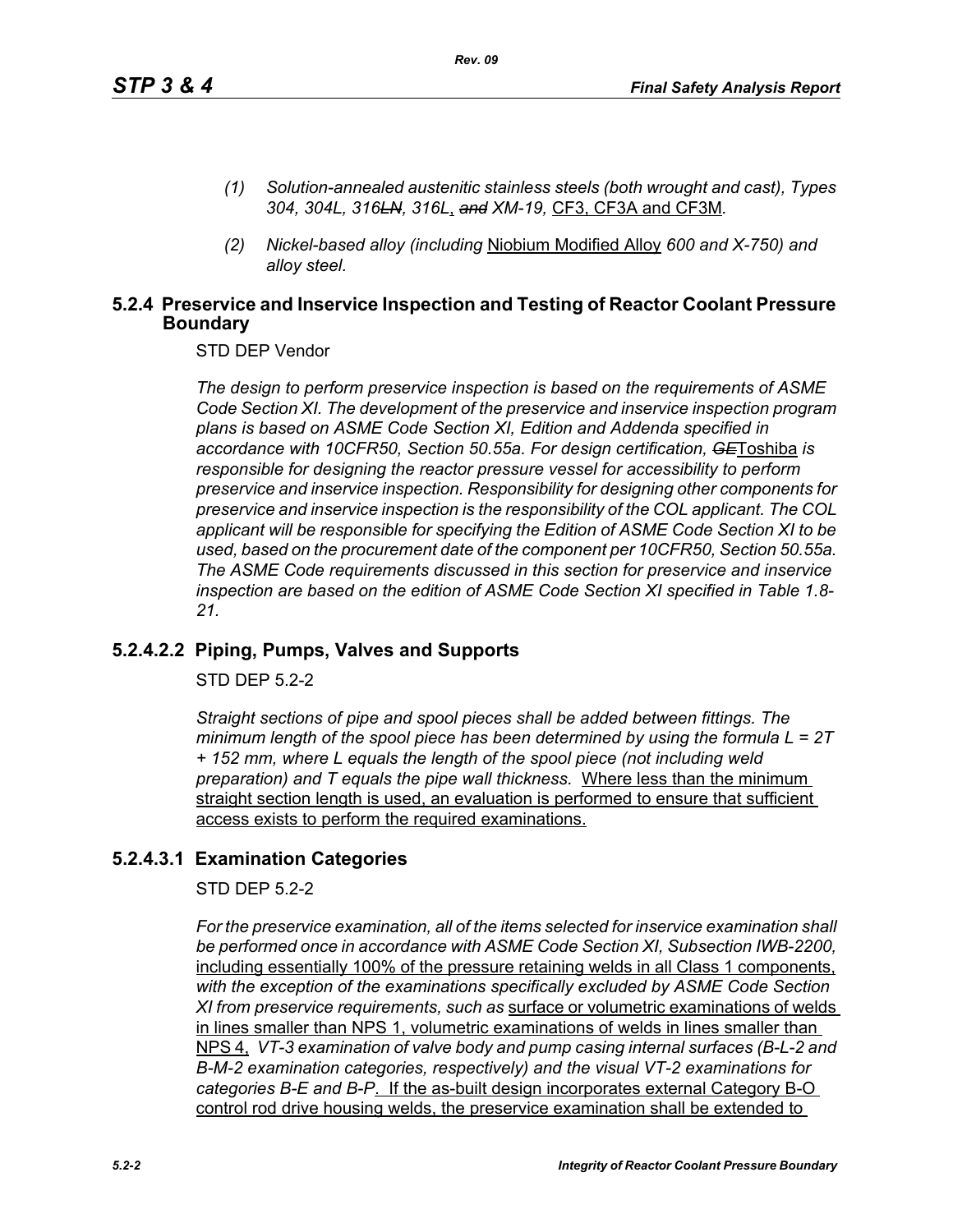include 100% of the welds in the installed peripheral control rod drive housings only in accordance with IWB-2200.

### **5.2.4.3.2.1 Ultrasonic Examination of the Reactor Vessel**

STD DEP 5A-1

*The GE Reactor Vessel Inspection System (GERIS) meets the detection and sizing requirements of Regulatory Guide 1.150, as cited in Table 5.2-9. Inner radius examinations are performed from the outside of the nozzle using several compound angle transducer wedges to obtain complete coverage of the required examination volume. Electronic gating used in the GERIS records up to eight different reflectors simultaneously to assure that all relevant indications are recorded. Appendix 5A demonstrates compliance with Regulatory Guide 1.150.* The ultrasonic system for examination of the reactor vessel meets the qualification requirements discussed in Subsection 5.2.4.3.4.

### **5.2.5.1.1 Detection of Leakage Within Drywell**

STD DEP T1 2.4-2

STD DEP 7.3-11

*The detection of small identified leakage within the drywell is accomplished by monitoring drywell equipment drain sump pump activity and sump level increases. The*  equipment drain sump level monitoring instruments will activate an alarm in the control *room when the identified* total *leak rate reaches 95* 114 *liters/min.*

*Equipment drain sump pump activity and sump level increases will be caused primarily from leaks from large process valves through valve stem drain lines.*

*The determination of the source of other identified leakage within the drywell is accomplished by (1) monitoring the reactor vessel head seal drain line pressure, (2) monitoring temperature in the valve stem seals drain line to the equipment drain sump, and* NOT USED *(3) monitoring temperature in the SRV discharge lines to the suppression pool to detect leakage through each of the SRVs. All of these monitors continuously indicate and/or record in the control room and will trip and activate an alarm in the control room on detection of leakage from monitored components.* 

*Excessive leakage inside the drywell (e.g., process line break or loss-of-coolant accident) is detected by high drywell pressure, low reactor water level, or high steamline flow (for breaks downstream of the flow elements). The instrumentation channels for these variables will trip when the monitored variable exceeds predetermined limits to activate an alarm and trip the isolation logic, which will close appropriate isolation valves.*

*The alarms, indication and isolation trip functions performed by the foregoing leak detection methods are summarized in Tables 5.2-6 and 5.2-7.*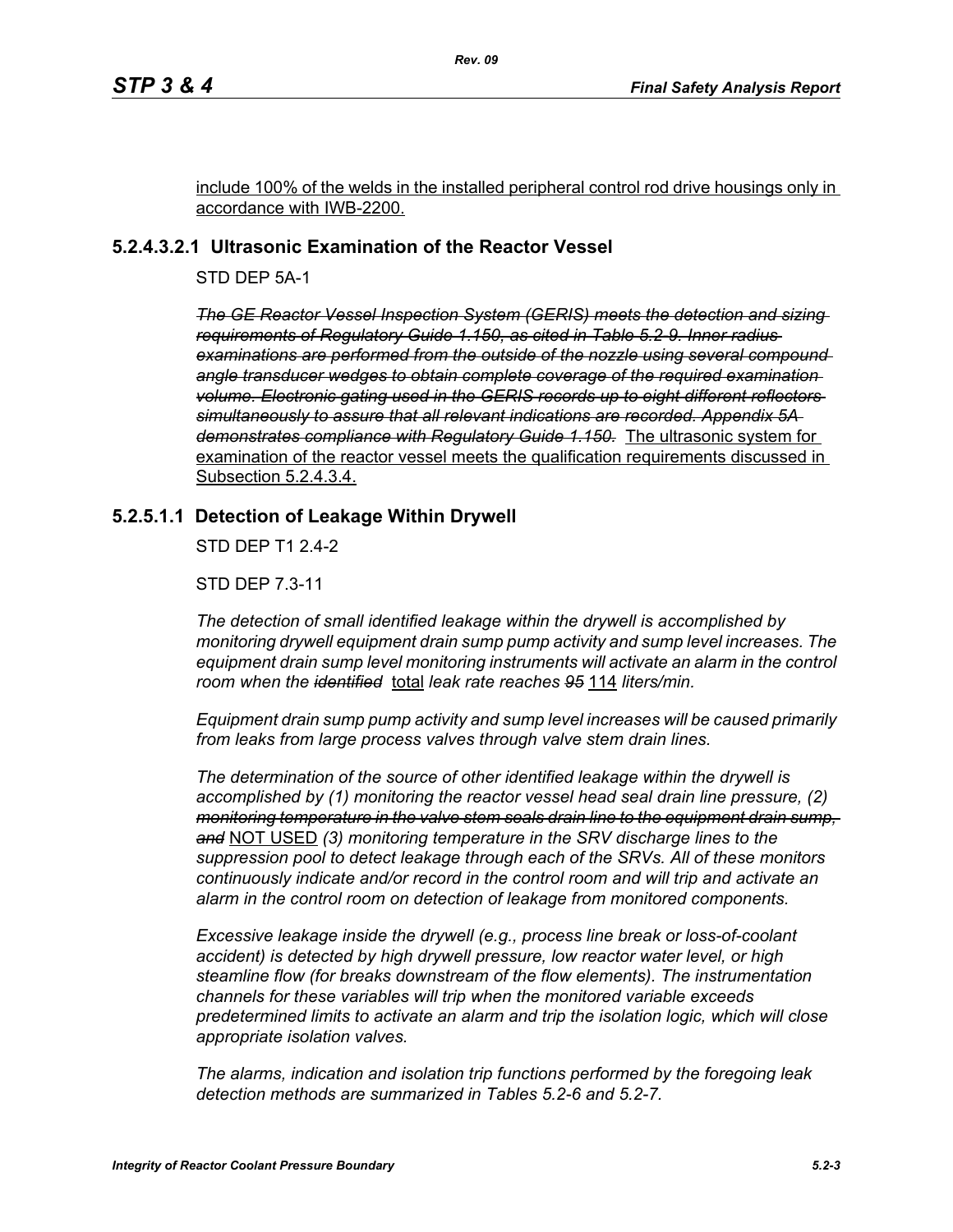*Listed below are the variables monitored for detection of leakage from piping and equipment located within the drywell:*

- *(1) High drywell temperature*
- *(2) High temperature in the valve stem seal (packing) drain lines* NOT USED
- *(3) High flow rate from the drywell floor and equipment drain sumps*
- *(4) High steamline flow rate (for leaks downstream of flow elements in main steamline and RCIC steamline)*
- *(5) High drywell pressure*
- *(6) High fission product releases*
- *(7) Reactor vessel low water level*
- *(8) Reactor vessel head seal drain line high pressure*
- *(9) SRV discharge piping high temperature*
- *(10)* Feedwater lines pressure difference

### **5.2.5.1.2 Detection of Leakage External to Drywell**

STD DEP T1 2.3-1

- *(2) (1) Within steam tunnel (between primary containment and turbine building):*
	- *(a) High radiation in main steamlines (steam tunnel)* NOT USED

# **5.2.5.2.1 Leak Detection Instrumentation and Monitoring Inside the Drywell**

STD DEP T1 2.4-2

STD DEP 7.3-11

STD DEP 7.3-12

*(1) Drywell Floor Drain Sump Monitoring*

*The drywell floor drain sump collects unidentified leakage such as leakage from control rod drives, floor drains, valve flanges, closed cooling water for reactor services (e.g., RIP motor cooling), condensate from the drywell atmospheric coolers, and any leakage not connected to the drywell equipment drain sump. The sump is equipped with two pumps and special instrumentation to measure sump fillup and pumpout times and provide continuous sump level rate of change monitoring with control room indication and alarm capabilities for excessive fill rate or pumpout frequency of the pumps. The drain sump instrumentation has a sensitivity of detecting reactor*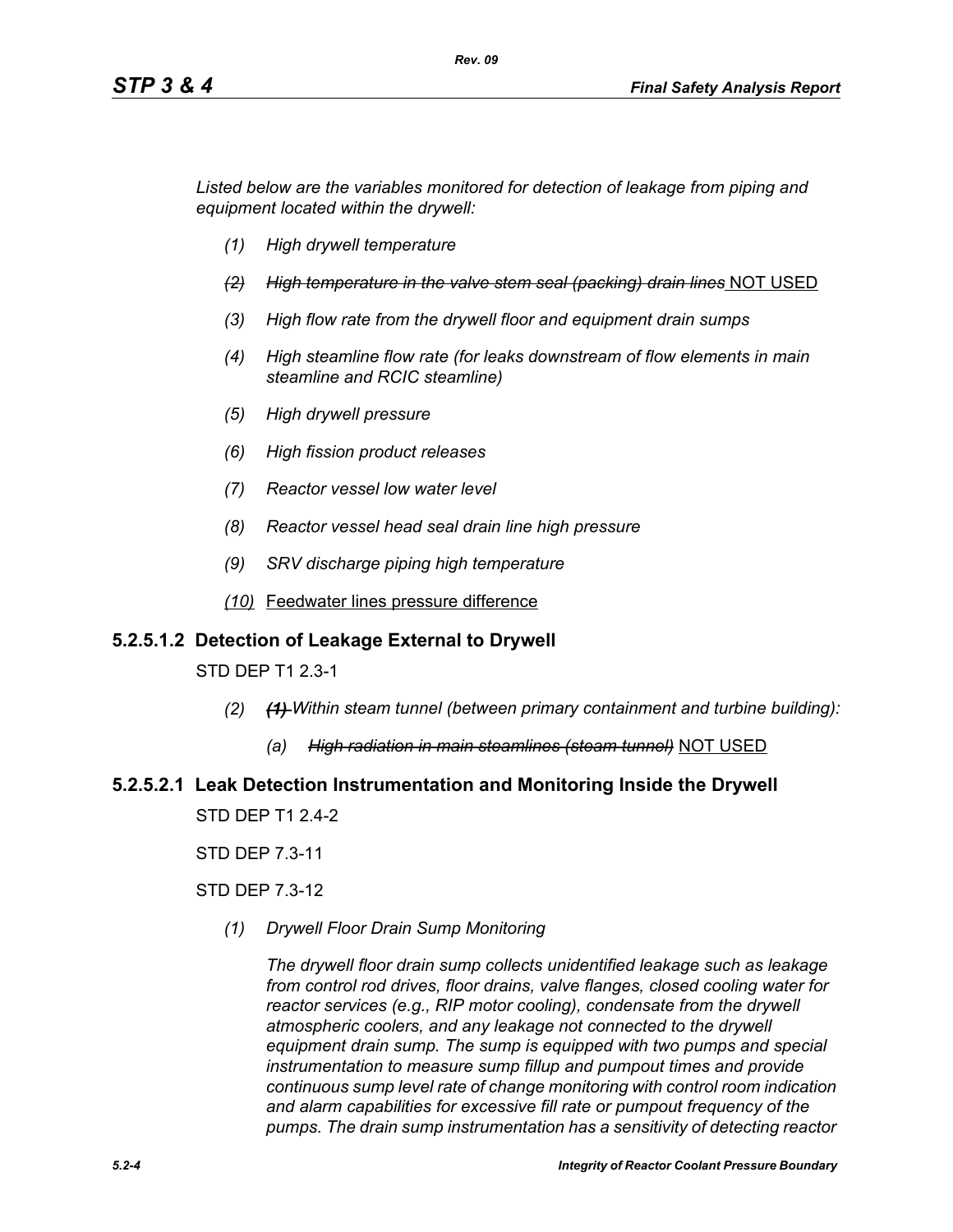*coolant leakage of 3.785 liter/min within a 60 minute period. The alarm setpoint has an adjustable range up to 19 liters/min for the drywell floor drain*  sump. In order to provide early warning of RCS leakage to the operators, a computer based control room alarm is provided that requires operator action with an 8 L/min increase in unidentified leakage over four hours.

*(2) Drywell Equipment Drain Sump Monitoring*

*The drywell equipment drain sump collects only identified leakage from identified leakage sources. This sump monitors leakage from valve stem packings,*the *RPV head flange seal, and other known leakage sources which are piped directly into the drywell equipment drain sump.*

(10) *(1) Valve Stem Packing Leakage Monitoring* NOT USED

*Large (two inch or larger) remote power-operated valves located in the drywell for the Nuclear Boiler, Reactor Water Cleanup, Reactor Core Isolation Cooling, and Residual Heat Removal Systems are fitted with drain lines from the valve stems, from between the two sets of valve steam packing. Leakage through the inner packing is carried to the drywell equipment drain sump. Leakage during hydro-testing may be observed in drain line sight glasses installed in each drain line. Also, each drainline is equipped with temperature sensors for detecting leakage. A remote-operated solenoid valve on each line may be closed to shut off the leakage flow through the first seal in order to take advantage of the second seal, and may be used during plant operation, in conjunction with the sump instrumentation, to identify the specific process valve which is leaking.*

*(14)* Feedwater Lines Pressure Difference

The Feedwater lines are monitored for excessive pressure differences that would indicate a break has occurred in one of the lines. Four channels are provided. A confirmatory high drywell pressure signal is also needed to initiate a trip of condensate pumps.

### **5.2.5.2.2 Leak Detection Instrumentation and Monitoring External to Drywell**

STD DEP T1 2.3-1

*(6) Main Steamline Radiation Monitoring* NOT USED.

*Main steamline radiation is monitored by gamma sensitive radiation monitors of the Process Radiation Monitoring System (PRMS). The PRMS provide four divisional channel trip signals to the LDS to close all MSIVs and the MSL drain valves upon detection of high radiation in the main steamline tunnel area. A reactor trip (scram) is also initiated by the same PRMS channel trip signals. The PRMS trip signals are also used to shutdown the main condenser mechanical vacuum pump and isolate its discharge line. The detectors are geometrically arranged to detect significant increases in*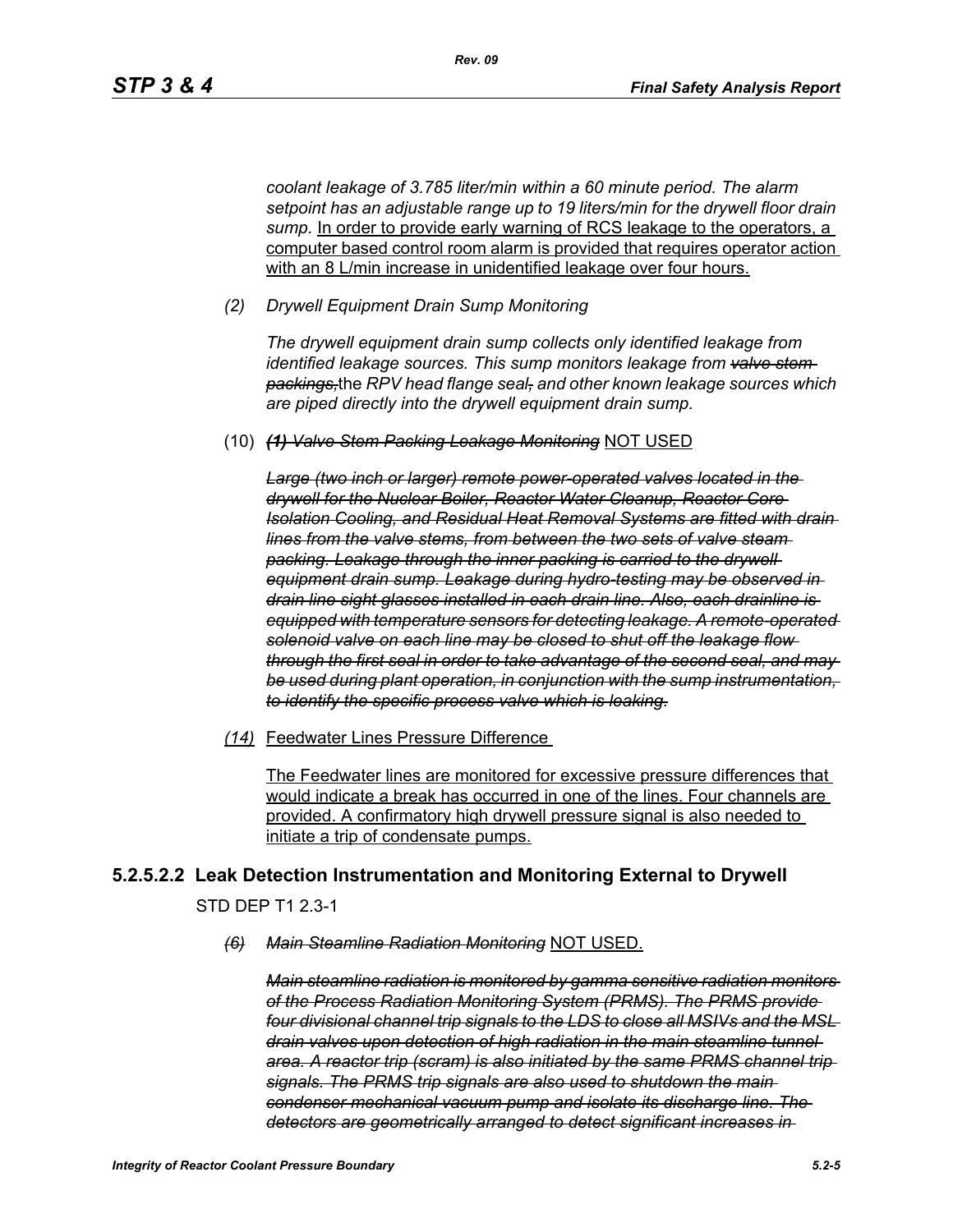*radiation level with any number of main steamlines in operation. Control room indications and alarms are provided by the PRM System.RCIC Steamline Pressure Monitors.* 

### **5.2.5.4.1 Total Leakage Rate**

STD DEP 7.3-12

*The total reactor coolant leakage rate consists of all leakage (identified and unidentified) that flows to the drywell floor drain and equipment drain sumps. The total leakage rate limit is well within the makeup capability of the RCIC System (182 m3/h). The total reactor coolant leakage rate limit is established at 95* 114 *liters/min. The identified and unidentified leakage rate limits are established at 95 liters/min and 3.785 liters/min, respectively.*

*The total leakage rate limit is established low enough to prevent overflow of the sumps. The equipment drain sumps and the floor drain sumps, which collect all leakage, are each pumped out by two 10 m3/h pumps.*

*If either the total or unidentified leak rate limit is exceeded, an orderly shutdown shall be initiated and the reactor shall be placed in a cold shutdown condition within 24* 36 *hours.*

### **5.2.5.4.2 Identified Leakage Inside Drywell**

STD DEP 7.3-11

*The valve stem packing of large power-operated valves, the reactor vessel head flange seal and other seals in systems that are part of the reactor coolant pressure boundary, and from which normal design identified source leakage is expected, are provided with leakoff drains. The nuclear system valves inside the drywell and the reactor vessel head flange are*is *equipped with double seals. The leakage from the inner valve stem packings and from the reactor vessel head flange inner seal, which discharge*s *to the drywell equipment drain sump, are*is *measured during plant operation.*

### **5.2.5.5.1 Unidentified Leakage Rate**

STD DEP 7.3-12

*The unidentified leakage rate is the portion of the total leakage rate received in the drywell sumps that is not identified as previously described. A threat of significant compromise to the nuclear system process barrier exists if the barrier contains a crack that is large enough to propagate rapidly (critical crack length). The unidentified leakage rate limit must be low because of the possibility that most of the unidentified leakage rate might be emitted from a single crack* break *in the nuclear system process barrier.*

*An allowance for leakage that does not compromise barrier integrity and is not identifiable is established for normal plant operation.*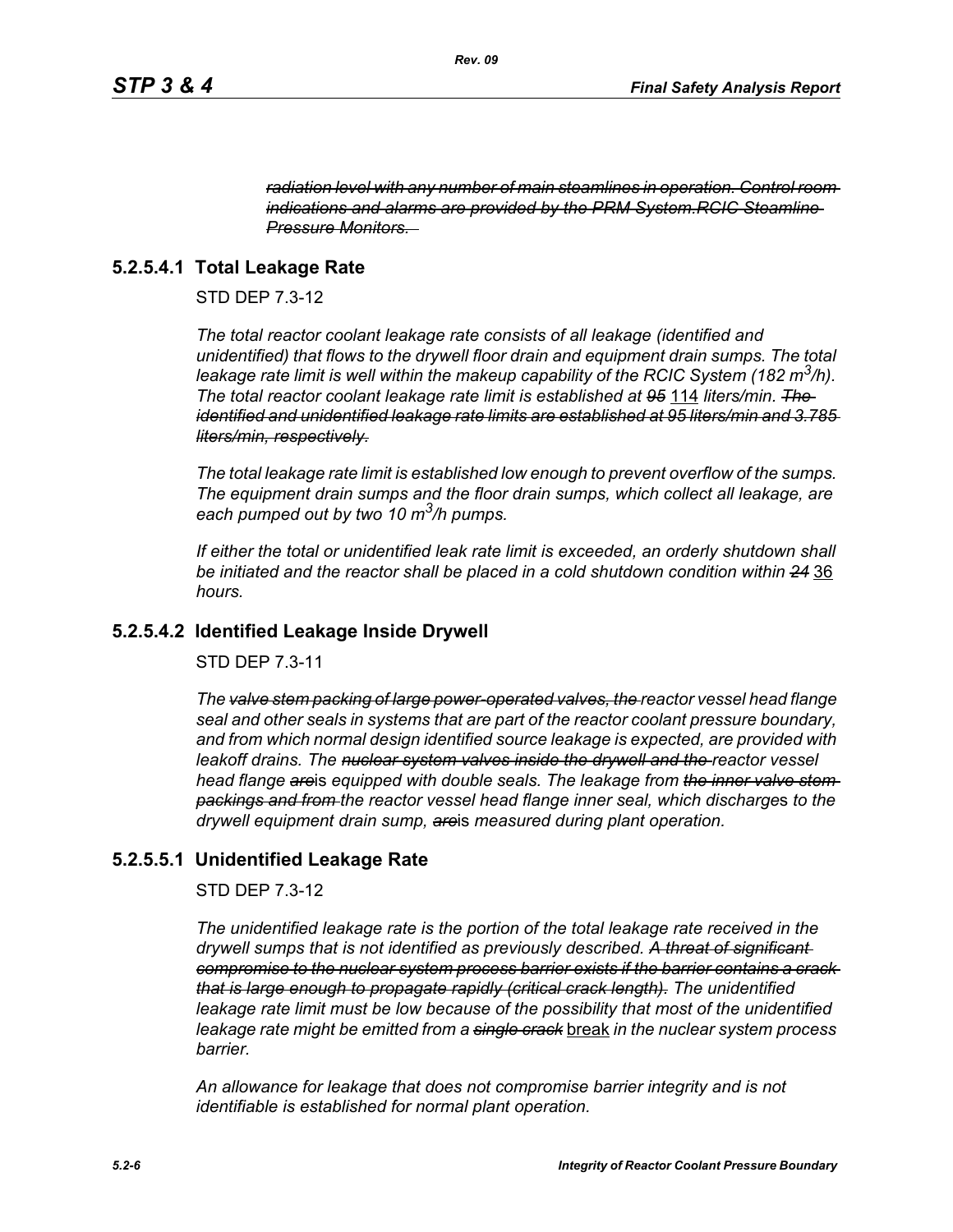*The unidentified leakage rate limit is established at 3.785* 19 *liters/min to allow time for corrective action before the process barrier could be significantly compromised. This unidentified leakage rate is a small fraction of the calculated flow from a critical crack in a primary system pipe (Appendix 3E).*

### **5.2.5.5.2 Margins of Safety**

STD DEP 7.3-12

*The margins of safety for a detectable flaw to reach critical size are presented in Subsection 5.2.5.5.3. Figure 3E-22 shows general relationships between crack length, leak rate, stress, and line size using mathematical models.*

### **5.2.5.9 Regulatory Guide 1.45: Compliance**

STD DEP 7.3-12

*The Limiting unidentified leakage to 3.785* 19 *liters/min and identified* total *leakage to 95* 114 *liters/min satisfies Position C.9.*

### **5.2.6 COL License Information**

### **5.2.6.1 Conversion of Indications**

The following site-specific supplement addresses COL License Information Item 5.1.

Surveillance procedures convert the drywell leakage indications into a common leakage equivalent for unidentified and identified leakage to ensure that leakage requirements in the Technical Specifications are met.

There are four drywell leakage detection indications:

- (1) Drywell floor drain sump monitoring system The surveillance procedure measures the levels in various leakage collection tanks over prescribed time frames and converts these levels into a leakage rate.
- (2) Airborne particulate channel of the drywell fission products monitoring system – The surveillance procedure converts the instantaneous detected radiation level into a leakage rate equivalent.
- (3) Gaseous radioactivity channel of the drywell fission products monitoring system – The surveillance procedure converts the instantaneous detected radiation level into a leakage rate equivalent.
- (4) Drywell air cooler condensate flow monitoring system The surveillance procedure measures the flow rate in the drain line and converts this value to a leakage rate.

The surveillance procedures use the measured leakage rates from each of these monitors to determine a total unidentified leakage rate. The conversion of the information from the four leakage detection systems to a total leakage rate is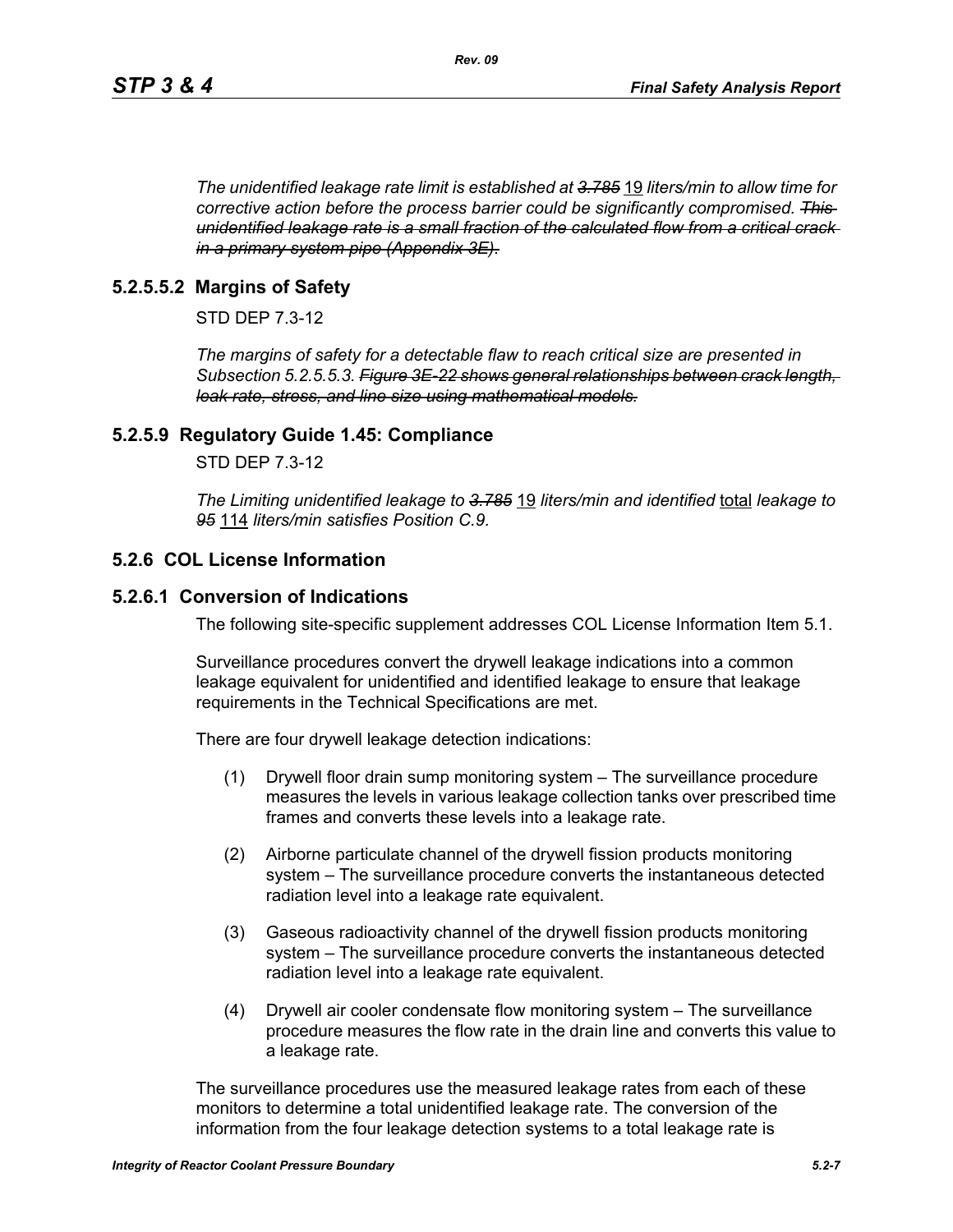accomplished by computerized programs. The drywell floor drain sump monitor, airborne particulates monitor, and drywell air cooler condensate flow monitor are capable of detecting leakage rates as low as 3.785 liters/min. The procedures include direction to the operators on actions to be taken before the TS limit is reached.

### **5.2.6.2 Plant-Specific ISI/PSI**

The following standard supplement address COL License Information Item 5.2.

The ISI/PSI program will be based on the 2004 ASME Boiler and Pressure Vessel Code Section XI, no addenda (as identified on Table 1.8-21). This code will be used for selecting components for examinations, identifying components subject to examination, a description of the components exempted from examination by applicable code, and isometric drawings used for examination. NRC requirements for performance demonstration of ultrasonic examination of reactor pressure vessels for preservice and inservice inspections, once addressed by Regulatory Guide 1.150 will be conducted in accordance with ASME Boiler and Pressure Vessel Code Section XI, Appendix VIII as required by 10 CFR 50.55a. Ultrasonic examination systems shall be qualified in accordance with ASME Boiler and Pressure Vessel Code Section XI, Appendix VIII and ultrasonic examination shall be conducted in accordance with ASME Boiler and Pressure Vessel Code Section XI, Appendix I. ASME Boiler and Pressure Vessel Code Section XI, Appendices I and VIII address near surface examination and surface resolution including the use of electronic gating as well as internal surface examination. Code cases are listed in Table 5.2-1. Any additional relief requests shall be submitted with a supporting technical justification if needed.

The PSI/ISI program for reactor coolant pressure boundary is described in Section 5.2.4 and Table 5.2-8.This COL License Information Item is addressed by the commitment to provide a comprehensive site-specific PSI and ISI program plan to the NRC at least 12 months prior to respective unit commercial power operation as discussed in Subsection 6.6.9.1. (COM 6.6-1)

### **5.2.6.3 Reactor Vessel Water Level Instrumentation**

The following standard supplement addresses COL License Information Item 5.3.

The Reactor Vessel Water Level Instrumentation backfill water flow is supplied from the Control Rod Drive (CRD) system to the reactor water level instrumentation leg to prevent potential formation of gas pocket (large bubbles) in the reference leg. The impact of non-condensable gases on the accuracy of reactor vessel level measurements is considered in the system design. The CRD system provides a process flow of approximately 4 L/min and is based on the results of BWR Owners Group testing in response to NRC Bulletin 93-03. This flow value is confirmed during preoperational testing in accordance with FSAR Subsection 14.2.12.16(3)(d).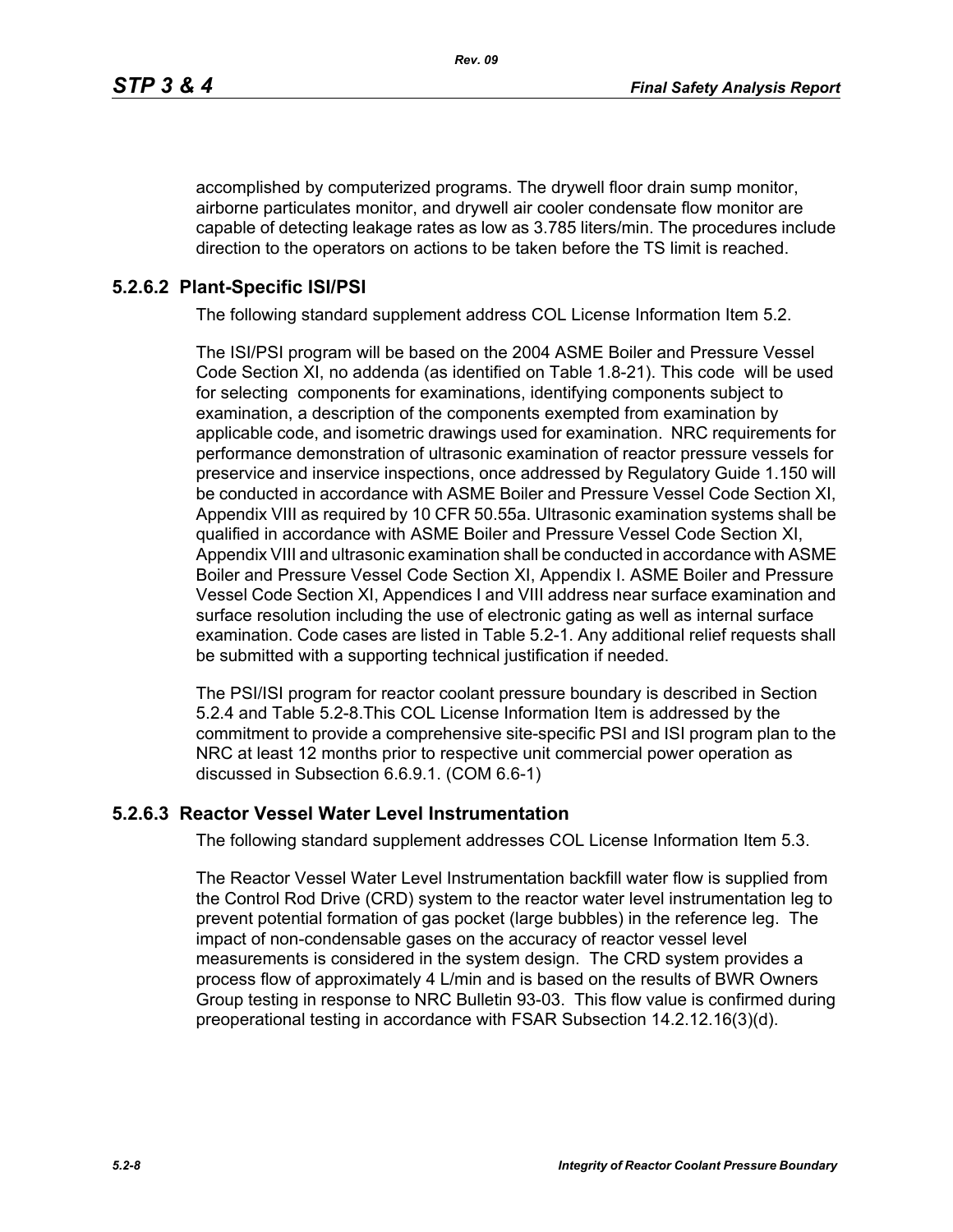| <b>Number</b>          | <b>Title</b> | <b>Applicable Equipment</b>       | <b>Remarks</b>                                      |
|------------------------|--------------|-----------------------------------|-----------------------------------------------------|
| $IN-60-5$              | (33)         | <b>Core Support</b>               | Accepted per RG 1.84                                |
| FN-71-15               | (4)          | <b>Component Support]*</b>        | 4.85                                                |
| [N-71-4718             | (1)          | <b>Component Support]*</b>        | <b>Conditionally Accepted per</b><br><b>RG 1.84</b> |
| [N-122-2               | (2)          | Piping]*                          | Accepted per RG 1.84                                |
| [N-247                 | (3)          | Component Support]*               | Accepted per RG 1.84                                |
| FN-249-9<br>[N-249-14  | (4)          | Component Support]*               | Conditionally Accepted per<br>RG 4.85 1.84          |
| [N-309-1               | (5)          | Component Support]*               | Accepted per RG 1.84                                |
| $IN-313$               | (6)          | Piping]*                          | Accepted per RG 1.84                                |
| [N-316                 | (7)          | Piping <sub>1</sub> *             | Accepted per RG 1.84                                |
| $fN-318-3$<br>[N-318-5 | (8)          | Piping]*                          | <b>Conditionally Accepted per</b><br>RG 1.84        |
| <b>FN-319</b>          | (9)          | Piping <sub>1</sub> *             | Accepted per RG 1.84                                |
| $[N-319-3]$            | (9)          | Piping]*                          | Accepted per RG 1.84                                |
| $IN-391-2$             | (10)         | Piping]*                          | Accepted per RG 1.84                                |
| [N-392-3               | (11)         | Piping]*                          | Accepted per RG 1.84                                |
| [N-393                 | (12)         | Piping]*                          | Accepted per RG 1.84                                |
| $IN-411-1$             | (13)         | Piping]*                          | Conditionally Accepted per<br>RG 1.84               |
| $IN-414$               | (14)         | Component Support]*               | Accepted per RG 1.84                                |
| [N-430                 | (15)         | Component Support]*               | Accepted per RG 1.84                                |
| N-236-1                | (16)         | Containment                       | <b>Conditionally Accepted Per</b><br>RG 1.147       |
| N-307-1<br>N-307-2     | (17)         | <b>RPV Studs</b>                  | Accepted per RG 1.147                               |
| $N-416-3$              | (20)         | Piping                            | Accepted Per RG 1.147                               |
| N-432                  | (21)         | Class 1 Components                | Accepted Per RG 1.147                               |
| N-435-1                | (22)         | Class 2 Vessels                   | Accepted Per RG 1.147                               |
| N-457                  | (23)         | <b>Bolt and Studs</b>             | Accepted Per RG 1.147                               |
| $N-463-1$              | (24)         | Piping                            | Accepted Per RG 1.147                               |
| N-460                  | (25)         | Class 1 & 2 Components and Piping | Accepted Per RG 1.147                               |
| N-472                  | (26)         | Pumps                             | Accepted Per RG 1.147                               |

## **Table 5.2-1 Reactor Coolant Pressure Boundary Components Applicable Code Cases**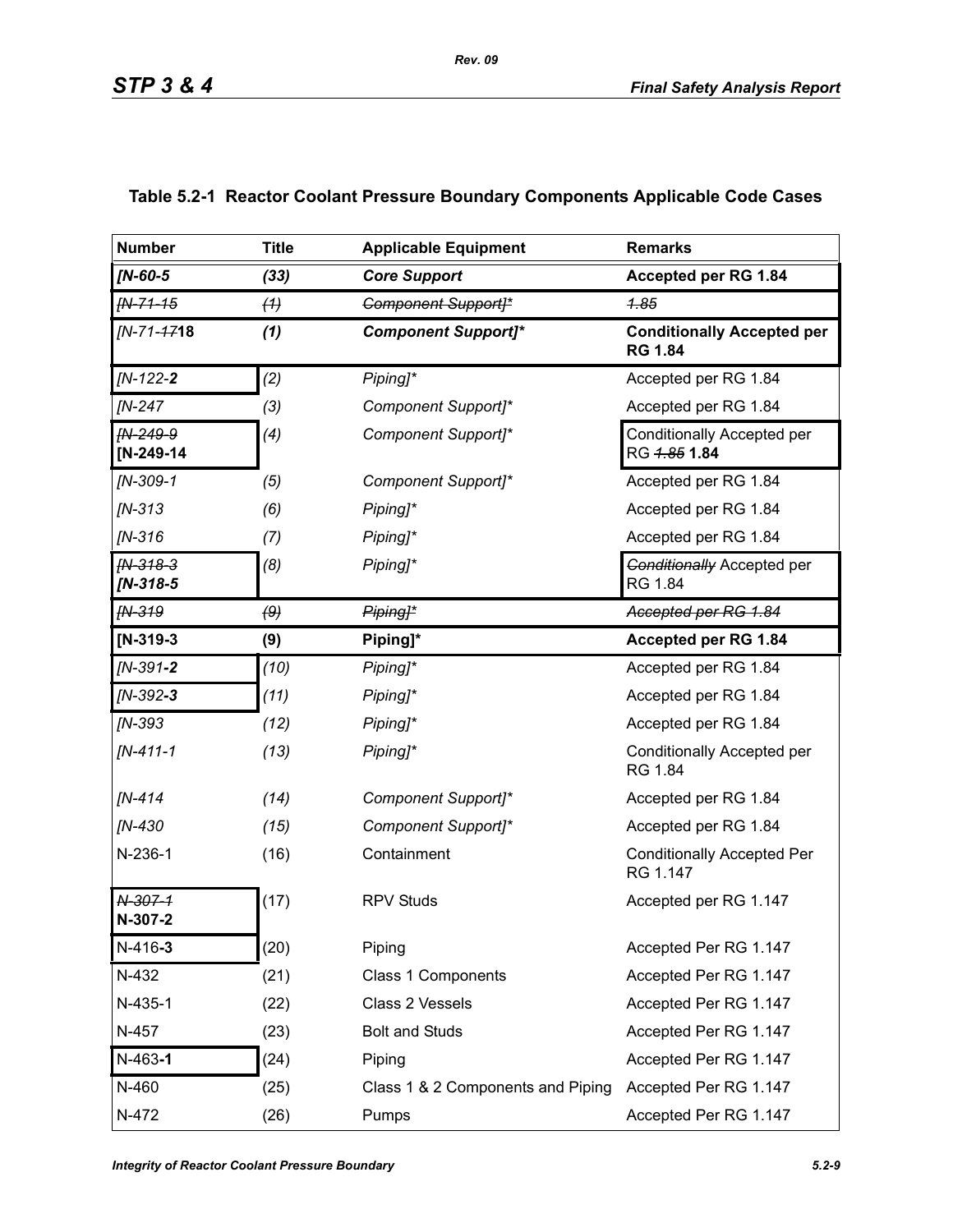| <b>Number</b> | <b>Title</b> | <b>Applicable Equipment</b>                                          | <b>Remarks</b>                                                  |
|---------------|--------------|----------------------------------------------------------------------|-----------------------------------------------------------------|
| [N-476        | (26a)        | Component Support]*                                                  | Accepted per RG 1.84                                            |
| $N-479-1$     | (27)         | Main Steam System                                                    | Not Listed in<br>Accepted per RG 1.147                          |
| N-491         | (28)         | <b>Component Supports</b>                                            | Not Listed in<br>Accepted per RG 1.147                          |
| N-496         | (29)         | <b>Bolts and Studs</b>                                               | Not Listed in<br>Accepted per RG 1.147                          |
| N-580-2       | (30)         | RPV, Reactor Internals, etc.                                         | <b>Approved by ASME</b><br><b>Standards Committee</b><br>(2008) |
| N-608         | (31)         | <b>Use of Applicable Code Edition</b><br>and Addenda, NCA-1140(a)(2) | Accepted per RG 1.84                                            |
| N-613-1       | (32)         | <b>Reactor Vessel</b>                                                | Accepted per RG 1.147                                           |
| $N-632$       | (34)         | <b>Containment</b>                                                   | Accepted per RG 1.84                                            |

### **Table 5.2-1 Reactor Coolant Pressure Boundary Components Applicable Code Cases (Continued)**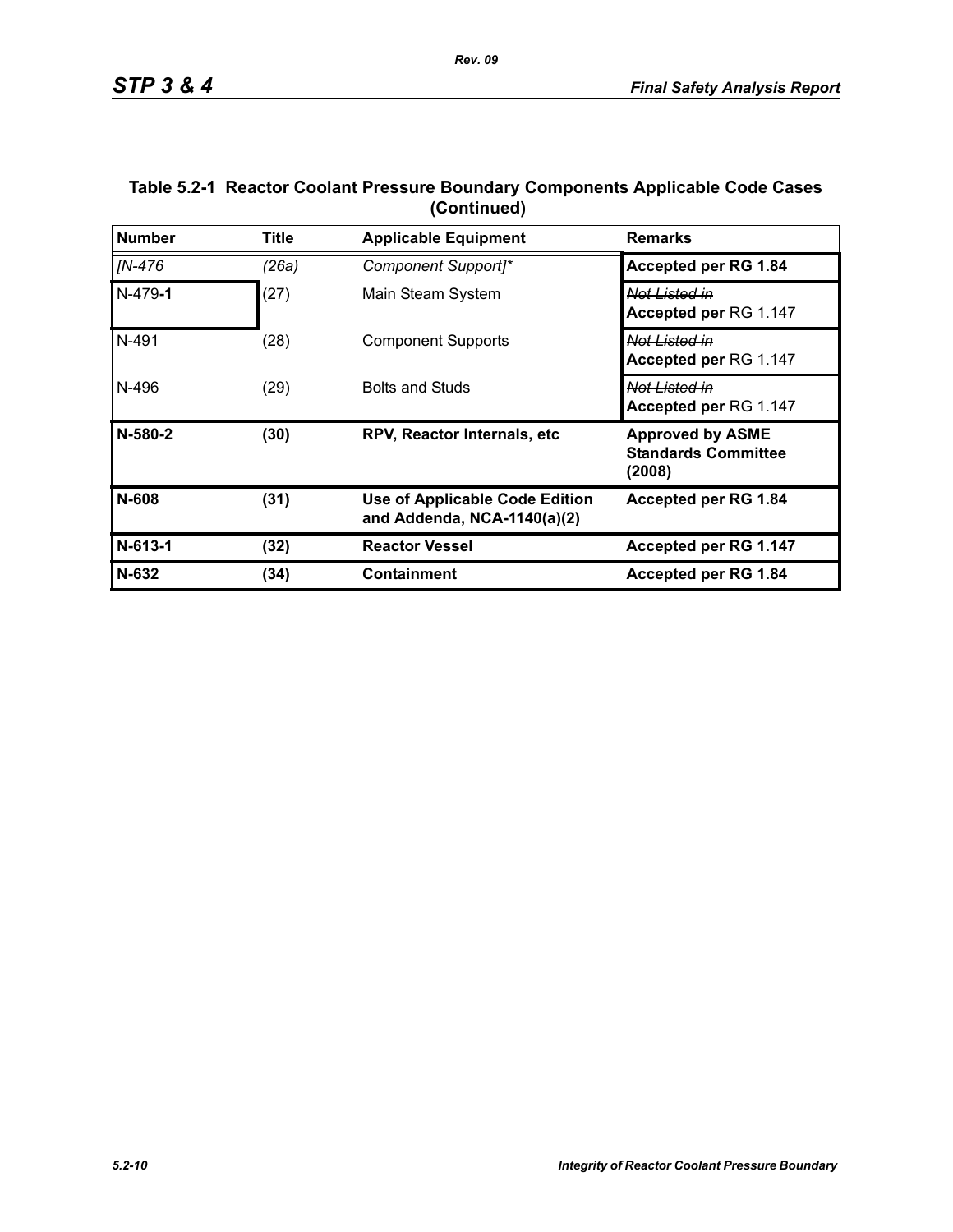### **Table 5.2-1a Reactor Coolant Pressure Boundary Components Applicable Code Cases (Continued)**

| (30) | Use of Alloy 600 (UNS N066000) with Columbium added, Section III, Div. 1 (SC III File #N96-<br>44) (MC97-86)                                                                 |
|------|------------------------------------------------------------------------------------------------------------------------------------------------------------------------------|
| (31) | Applicable Code Edition and Addenda, NCA-1140(a)(2), Section III, Division 1                                                                                                 |
| (32) | UT Exam of Penetration Nozzles in Vessels, Category B-D, Item Nos. B3.10 and B3.90,<br>Reactor Nozzle to Vessel Welds, Figs. IWB 2500-7(a), (b), (c), Section XI, Division 1 |
| (33) | Material for Core Support Structures, Section III, Division 1                                                                                                                |
| (34) | Use of ASTM A 572, Grades 50 and 65 for Structural Attachments to Class CC<br><b>Containment Liners, Section III, Division 2.</b>                                            |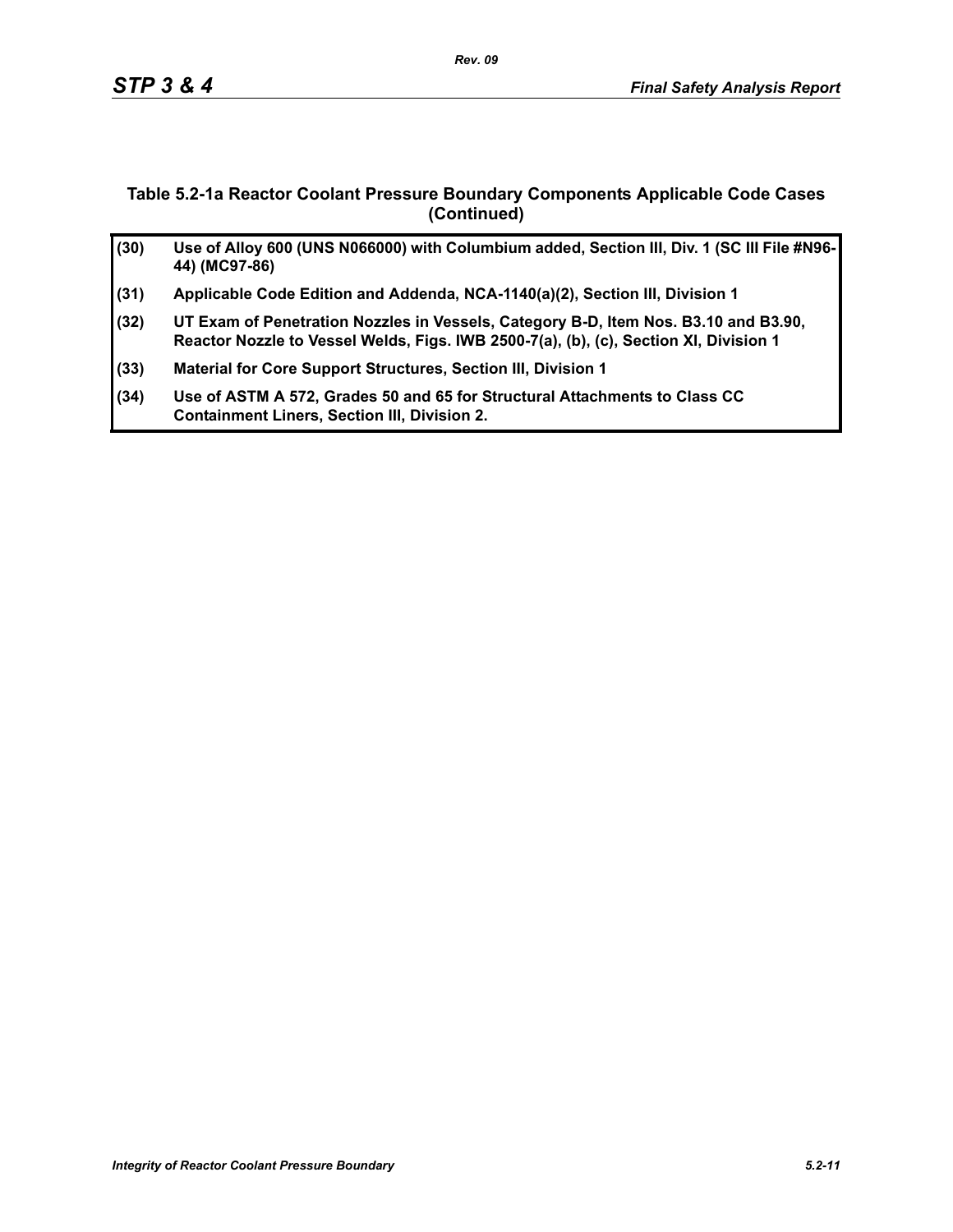| Component                      | <b>Form</b>                     | <b>Material</b>                                                         | <b>Specification</b><br>(ASTM/ASME)                                                     |  |  |  |  |  |  |  |
|--------------------------------|---------------------------------|-------------------------------------------------------------------------|-----------------------------------------------------------------------------------------|--|--|--|--|--|--|--|
| Main Steam Isolation Valves    |                                 |                                                                         |                                                                                         |  |  |  |  |  |  |  |
| Valve Body                     | Cast                            | Carbon steel                                                            | SA352 LCB                                                                               |  |  |  |  |  |  |  |
| Cover                          | Forged                          | Carbon Steel                                                            | <b>SA350LF2</b>                                                                         |  |  |  |  |  |  |  |
| Poppet                         | Forged                          | <b>Carbon Steel</b>                                                     | <b>SA350LF2</b>                                                                         |  |  |  |  |  |  |  |
| Valve stem                     | Rod                             | 17-4 ph Precipitation<br><b>Hardened Stainless</b><br><b>Steel</b>      | SA 564 630 (H1100)                                                                      |  |  |  |  |  |  |  |
| Body bolt                      | <b>Bolting</b>                  | Low-Alloy steel                                                         | SA 540 B23 CL4 or 5                                                                     |  |  |  |  |  |  |  |
| Hex nuts                       | <b>Bolting Nuts</b>             | Low-Alloy steel                                                         | SA 194 GR7                                                                              |  |  |  |  |  |  |  |
| Main Steam Safety/Relief Valve |                                 |                                                                         |                                                                                         |  |  |  |  |  |  |  |
| <b>Body</b>                    | Forging or<br>Casting           | Carbon steel<br>Carbon steel                                            | ASME SA 350 LF2<br>ASME SA 352 LCB                                                      |  |  |  |  |  |  |  |
| Bonnet (yoke)                  | Forging or<br>Casting           | Carbon steel<br>Carbon steel                                            | ASME SA 350 LF2<br>ASME SA 352 LCB                                                      |  |  |  |  |  |  |  |
| Nozzle (seat)                  | Forging or<br>Casting           | Stainless steel<br>or<br>Carbon steel                                   | ASME SA 182 Gr F316 or<br>SA351 CF3 or CF 3M<br>ASME SA 350 LF2 or<br><b>SA 352 LCB</b> |  |  |  |  |  |  |  |
| Body to bonnet stud            | Bar/rod<br><b>Bolting</b>       | Low-Alloy steel                                                         | ASME SA 193 Gr B7                                                                       |  |  |  |  |  |  |  |
| Body to bonnet nut             | Bar/rod-<br><b>Bolting Nuts</b> | Low-Alloy steel                                                         | ASME SA 194 Gr 7                                                                        |  |  |  |  |  |  |  |
| <b>Disk</b>                    | Forging<br>or Casting           | Alloy steel NiGrfe<br>NiCrFe Alloy Stainless ASME SA 351 CF 3A<br>steel | ASME SASB 637 Gr 718                                                                    |  |  |  |  |  |  |  |
| Spring washer<br>&             | Forging                         | Carbon steel                                                            | ASME SA 105                                                                             |  |  |  |  |  |  |  |
| <b>Adjusting Screw</b><br>or   | <b>Bolting</b>                  | Alloy steel                                                             | ASME SA 193 Gr B6<br>(Quenched + tempered or<br>normalized & tempered)                  |  |  |  |  |  |  |  |
| Setpoint adjustment assembly   | Forgings                        | Carbon and alloy steel<br>parts                                         | Multiple specifications                                                                 |  |  |  |  |  |  |  |

### **Table 5.2-4 Reactor Coolant Pressure Boundary Materials**

*Rev. 09*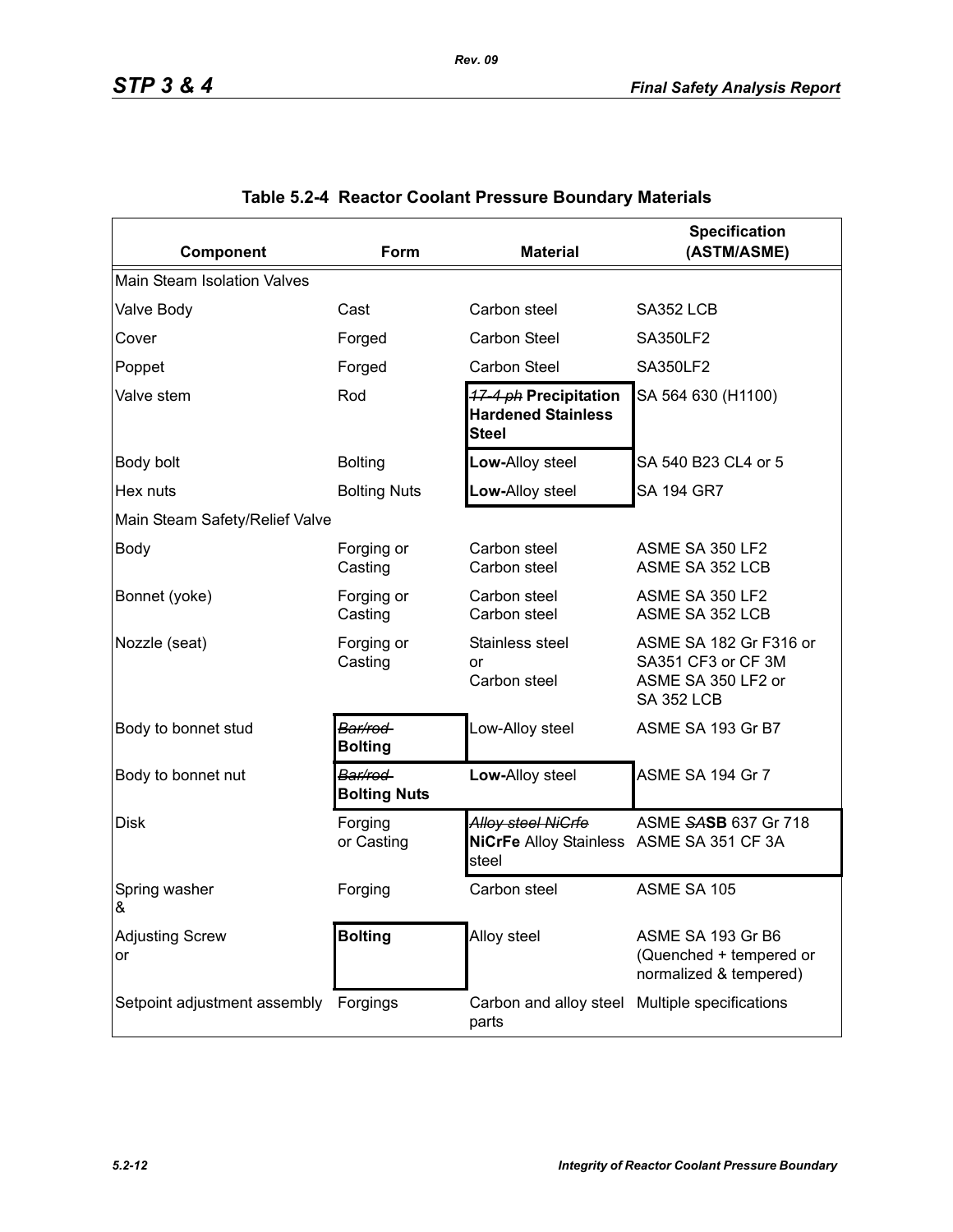| Component                                                          | Form                         | <b>Material</b>                           | <b>Specification</b><br>(ASTM/ASME)                                                                   |
|--------------------------------------------------------------------|------------------------------|-------------------------------------------|-------------------------------------------------------------------------------------------------------|
| Spindle (stem)                                                     | Bar                          | Precipitation-hardened<br>stainless steel | ASTM A564 Type 630<br>(H 1100)                                                                        |
| Spring                                                             | Wire or Bellville<br>washers | <b>Steel</b><br><b>Alloy Steel</b>        | ASTM A304 Gr 4161 N<br>45 Cr Mo V67                                                                   |
| Main Steam Piping (between RPV and the turbine stop valve)         |                              |                                           |                                                                                                       |
| Pipe                                                               | Seamless                     | Carbon steel                              | ASME SA 333 Gr. 6                                                                                     |
| Contour nozzle<br>250A 10.36 MpaG                                  | Forging                      | Carbon steel                              | <b>ASME SA 350 LF 2</b>                                                                               |
| Large groove flange                                                | Forging                      | Carbon steel                              | <b>ASME SA 350 LF 2</b>                                                                               |
| 50A special nozzle                                                 | Forging                      | Carbon steel                              | ASME SA 350 LF2                                                                                       |
| Elbow                                                              | Seamless                     | Carbon steel                              | ASME SA 420                                                                                           |
| Head fitting/penetration piping                                    | Forging                      | Carbon steel                              | ASME SA 350 LF2                                                                                       |
| Feedwater Piping (between RPV and the seismic interface restraint) |                              |                                           |                                                                                                       |
| Pipe                                                               | <b>Seamless</b>              | Carbon steel                              | ASME SA 333 Gr. 6                                                                                     |
| Elbow                                                              | <b>Seamless</b>              | Carbon steel                              | ASME SA 420                                                                                           |
| Head fitting/penetration piping                                    | Forging                      | Carbon steel                              | ASME SA 350 LF2                                                                                       |
| Nozzle                                                             | Forging                      | Carbon steel                              | ASME SA 350 LF2                                                                                       |
| <b>Recirculation Pump Motor Cover</b>                              |                              |                                           |                                                                                                       |
| Bottom flange (cover)                                              | Forging                      | Low-Alloy steel                           | ASME SA 533 Gr. B Class 1<br>or SA 508 Class 3                                                        |
| Stud                                                               | <b>Bolting</b>               | Low-Alloy steel                           | ASME SA 540 CL.3 Gr.B24<br>or SA 193, B7                                                              |
| Nut                                                                | <b>Bolting Nuts</b>          | Low-Alloy steel                           | ASME SA 194 Gr. 7                                                                                     |
| <b>CRD</b>                                                         |                              |                                           |                                                                                                       |
| Middle flange                                                      | Forging                      | Stainless steel                           | SA 182/ <b>182M</b> , F304L* <b>,</b><br>F304*, F316L* or F316*, or<br>SA 336/336M, F304* or<br>F316* |
| Spool piece                                                        | Forging                      | Stainless steel                           | SA 182/182M, F304L*,<br>F304*F316L*, or SA<br>336/336M, F304* or F316*                                |

### **Table 5.2-4 Reactor Coolant Pressure Boundary Materials (Continued)**

*Rev. 09*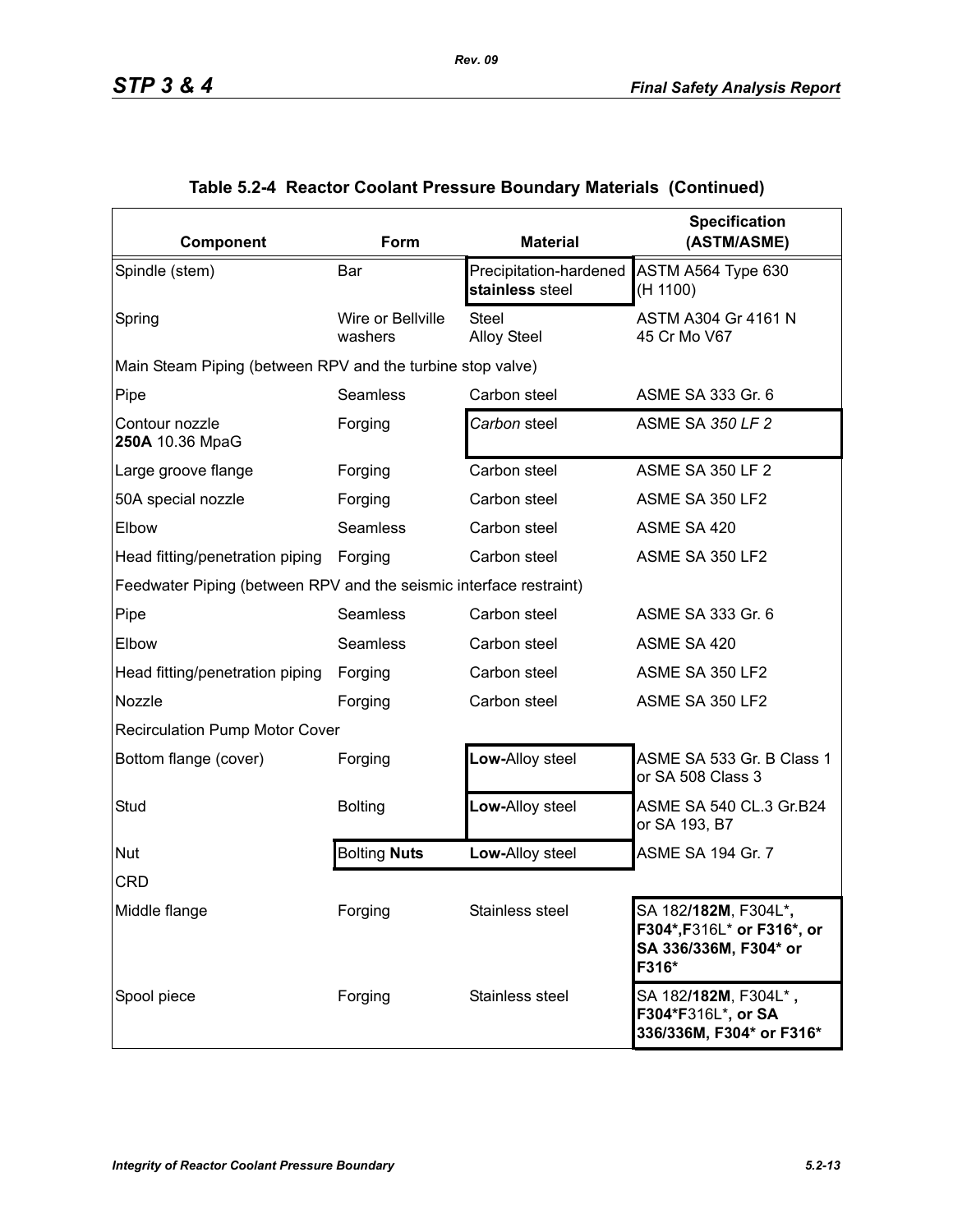| Component                                               | Form            | <b>Material</b>                                     | <b>Specification</b><br>(ASTM/ASME)                                                                                                          |
|---------------------------------------------------------|-----------------|-----------------------------------------------------|----------------------------------------------------------------------------------------------------------------------------------------------|
| Mounting bolts                                          | Bar Bolting     | Low-Alloy steel                                     | SA 194 SA-193/193M Grade<br>B7                                                                                                               |
| Seal housing                                            | Forging         | Stainless steel                                     | SA 182/182M, F304L*,<br>F304*F316L* or F316*, or<br>SA 336/336M, F304* or<br>F316*                                                           |
| Seal housing nut                                        | Bar             | Stainless steel                                     | SA 564, 47-4PH 630(H1100)                                                                                                                    |
| <b>Reactor Pressure Vessel</b>                          |                 |                                                     |                                                                                                                                              |
| Shells and Heads                                        | Plate           | Low-Alloy steel Mn-<br>1/2 Mo-1/2 Ni                | SA-533, Type B, Class 1                                                                                                                      |
|                                                         | Forging         | 34 Ni-1/2 Mo-Cr-V<br>Low alloy steel                | SA-508, Class 3                                                                                                                              |
| Shell and Head<br>Flange                                | Forging         | 34 Ni-1/2 Mo-Cr-V<br>Low alloy steel                | <b>SA-508 Class 3</b>                                                                                                                        |
| Flanged<br><b>Nozzles</b>                               | Forging         | $G-SI$<br>Low alloy steel                           | <b>SA-508 Class 3</b>                                                                                                                        |
| <b>Drain Nozzles</b>                                    | Forging         | $C-Si$<br>Carbon steel or<br><b>Stainless steel</b> | SA-508 Class 1 or SA 182,<br>F316L* or F316*<br>SA-336, F316*                                                                                |
| Appurtenances/Instrumentation Forging<br><b>Nozzles</b> |                 | Cr-Ni-Mo<br>Stainless steel                         | SA-182, Grade F316L* or<br><del><i>F316<sup>†</sup> F316*</i> or SA-336,</del><br><del>Class F316L* or F316<sup>‡</sup></del><br>Class F316* |
|                                                         | Bar, Smls. Pipe | Ni-Cr-Fe<br>(UNS N06600)                            | $\overline{\text{SB-}166}^\ddag$ or SB-167 $^\ddag$ Code<br><b>Case N-580-2</b>                                                              |
| <b>Stub Tubes</b>                                       | Forging         | Ni-Cr-Fe<br>(UNS N06600)                            | <del>SB-564<sup>≢</sup> Code Case N-580-</del><br>2                                                                                          |
|                                                         | Bar, Smls. Pipe | Ni-Cr-Fe<br>(UNS N06600)                            | <del>SB 166<sup>≢</sup> or SB 167<sup>≢</sup> Code</del><br><b>Case N-580-2</b>                                                              |

### **Table 5.2-4 Reactor Coolant Pressure Boundary Materials (Continued)**

*Rev. 09*

\* Carbon content is maximum 0.020%.

*† Carbon content is maximum 0.020% and nitrogen from 0.060 to 0.120%.*

*‡ Added niobium content is 1 to 4%.*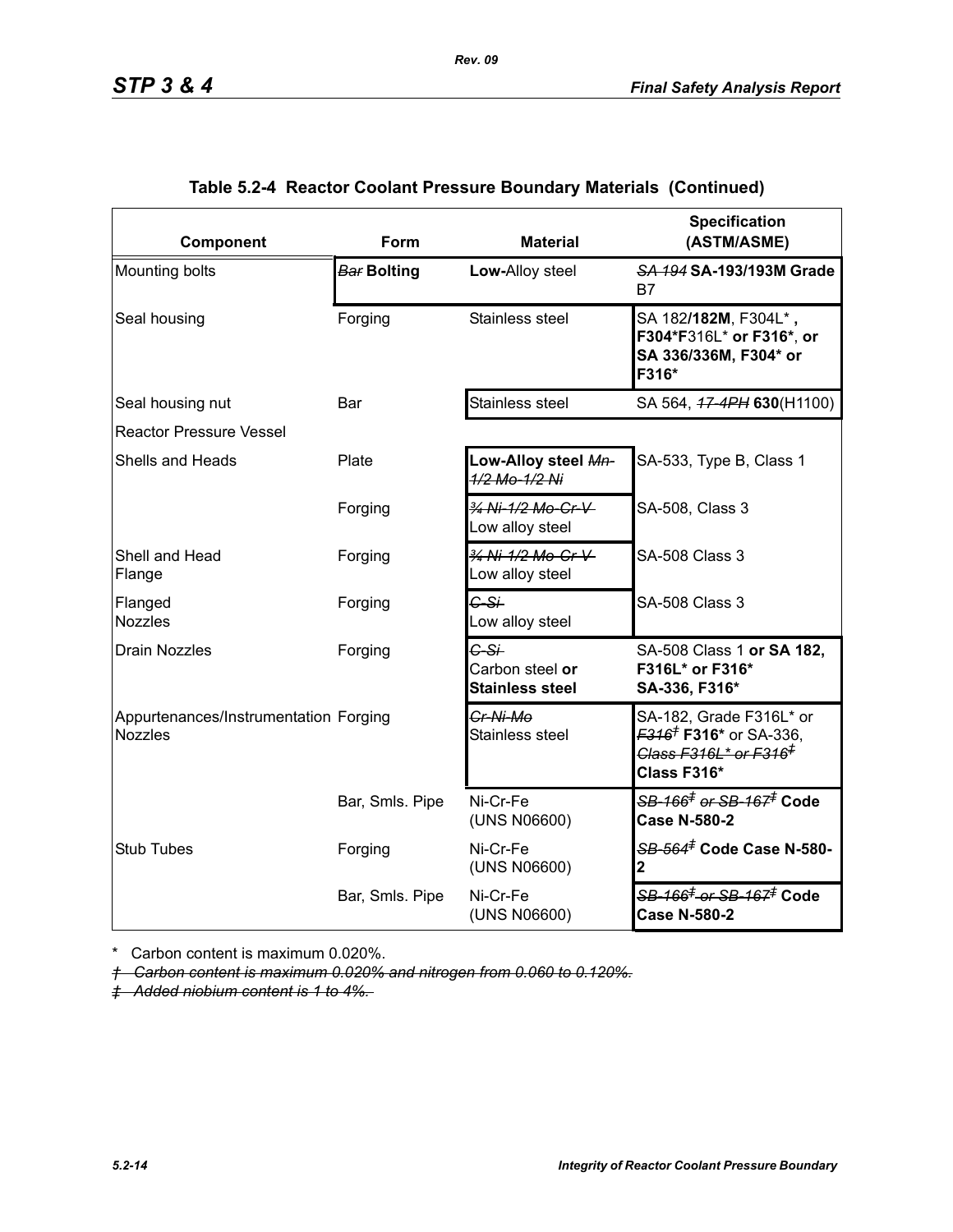| ທ |
|---|
| ⊣ |
| d |
| ట |
| ശ |
| 4 |

| Table 5.2-6 LDS Control and Isolation Function vs. Monitored Process Variables |                            |                            |                       |                              |                               |                           |                                   |                           |                         |                                    |                                |                                |                                  |                              |                          |                            |                                    |                               |                                         |                                     |                          |                                |                              |
|--------------------------------------------------------------------------------|----------------------------|----------------------------|-----------------------|------------------------------|-------------------------------|---------------------------|-----------------------------------|---------------------------|-------------------------|------------------------------------|--------------------------------|--------------------------------|----------------------------------|------------------------------|--------------------------|----------------------------|------------------------------------|-------------------------------|-----------------------------------------|-------------------------------------|--------------------------|--------------------------------|------------------------------|
| Monitored<br>Variables<br>LDS Control &<br><b>Isolation Functions</b>          | Level Low<br>Reactor Water | Turbine Inlet SL Press Low | Reactor Pressure High | Flow Rate High<br><b>ISN</b> | <del>MSL Radiation High</del> | MSL Tunnel Amb. Temp High | Temp High<br>Amb.<br>Turbine Area | Main Condenser Vacuum Low | Drywell Pressure High   | Equip Area Temp High<br><b>RHR</b> | Equip Area Temp High<br>RCIC I | SL Pressure Low<br><b>RCIC</b> | SL Flow Rate High<br><b>RCIC</b> | RCIC Vent Exhaust Press High | CUW Equip Area Temp High | CUW Differential Flow High | Pumps Running<br>SLCS <sub>I</sub> | LCW Drain Line Radiation High | Radiation High<br><b>HCW Drain Line</b> | High<br>Exhaust Air Rad<br>R/B HVAC | F/H Exhaust Air Rad High | Pressure Difference<br>FW Line | $\mathbf{c}$<br>ନ୍<br>4      |
| MSIVs & MSL Drain Line Valves                                                  | L1.5                       | $\overline{\mathsf{x}}$    |                       | $\overline{\mathsf{x}}$      | $\overline{\mathsf{x}}$       | $\overline{\mathsf{x}}$   | $\overline{\mathsf{x}}$           | $\overline{\mathsf{x}}$   |                         |                                    |                                |                                |                                  |                              |                          |                            |                                    |                               |                                         |                                     |                          |                                |                              |
| <b>CUW Process Lines Isolation</b>                                             | L2                         |                            | $X^*$                 |                              |                               | X                         |                                   |                           |                         |                                    |                                |                                |                                  |                              | X                        | X                          | $\boldsymbol{\mathsf{X}}$          |                               |                                         |                                     |                          |                                |                              |
| RHR S/C PCV Valves                                                             | L3                         |                            | X                     |                              |                               |                           |                                   |                           |                         | $\boldsymbol{\mathsf{X}}$          |                                |                                |                                  |                              |                          |                            |                                    |                               |                                         |                                     |                          |                                |                              |
| <b>RCIC Steamline Isolation</b>                                                |                            |                            |                       |                              |                               |                           |                                   |                           |                         |                                    | X                              | $\pmb{\times}$                 | X                                | $\boldsymbol{\mathsf{X}}$    |                          |                            |                                    |                               |                                         |                                     |                          |                                |                              |
| <b>ATIP Withdrawal</b>                                                         | L <sub>3</sub>             |                            |                       |                              |                               |                           |                                   |                           | X                       |                                    |                                |                                |                                  |                              |                          |                            |                                    |                               |                                         |                                     |                          |                                |                              |
| DW RAD Sampling Isolation                                                      | L2                         |                            |                       |                              |                               |                           |                                   |                           | X                       |                                    |                                |                                |                                  |                              |                          |                            |                                    |                               |                                         |                                     |                          |                                |                              |
| <b>SPCU Process Line Isolation</b>                                             | L <sub>3</sub>             |                            |                       |                              |                               |                           |                                   |                           | X                       |                                    |                                |                                |                                  |                              |                          |                            |                                    |                               |                                         |                                     |                          |                                |                              |
| DW LCW Sump Drain Line Isolation                                               | L <sub>3</sub>             |                            |                       |                              |                               |                           |                                   |                           | X                       |                                    |                                |                                |                                  |                              |                          |                            |                                    | $\boldsymbol{\mathsf{X}}$     |                                         |                                     |                          |                                |                              |
| DW HCW Sump Drain Line Isolation                                               | L <sub>3</sub>             |                            |                       |                              |                               |                           |                                   |                           | X                       |                                    |                                |                                |                                  |                              |                          |                            |                                    |                               | X                                       |                                     |                          |                                |                              |
| <b>RCW PCV Valves Isolation</b>                                                | L1                         |                            |                       |                              |                               |                           |                                   |                           | X                       |                                    |                                |                                |                                  |                              |                          |                            |                                    |                               |                                         |                                     |                          |                                |                              |
| <b>HNCW PCV Valves Isolation</b>                                               | L1                         |                            |                       |                              |                               |                           |                                   |                           | X                       |                                    |                                |                                |                                  |                              |                          |                            |                                    |                               |                                         |                                     |                          |                                |                              |
| AC System P&V Valves Isolation                                                 | L <sub>3</sub>             |                            |                       |                              |                               |                           |                                   |                           | X                       |                                    |                                |                                |                                  |                              |                          |                            |                                    |                               |                                         | X                                   | X                        |                                | Final Safety Analysis Report |
| <b>FCS PCV Valves Isolation</b>                                                | L3                         |                            |                       |                              |                               |                           |                                   |                           | $\overline{\mathsf{x}}$ |                                    |                                |                                |                                  |                              |                          |                            |                                    |                               |                                         |                                     |                          |                                |                              |
| R/B HVAC Air Ducts Isolation                                                   | $\overline{L3}$            |                            |                       |                              |                               |                           |                                   |                           | $\overline{X}$          |                                    |                                |                                |                                  |                              |                          |                            |                                    |                               |                                         | X                                   | X                        |                                |                              |
| <b>SGTS Initiation</b>                                                         | L3                         |                            |                       |                              |                               |                           |                                   |                           | $\pmb{\times}$          |                                    |                                |                                |                                  |                              |                          |                            |                                    |                               |                                         | X                                   | $\pmb{\times}$           |                                |                              |
| <b>Condensate Pump Trip **</b>                                                 |                            |                            |                       |                              |                               |                           |                                   |                           | $\overline{\mathbf{x}}$ |                                    |                                |                                |                                  |                              |                          |                            |                                    |                               |                                         |                                     |                          | $\overline{\mathbf{X}}$        |                              |

Integrity of Reactor Coolant Pressure Boundary *Integrity of Reactor Coolant Pressure Boundary 5.2-15*

5.2-15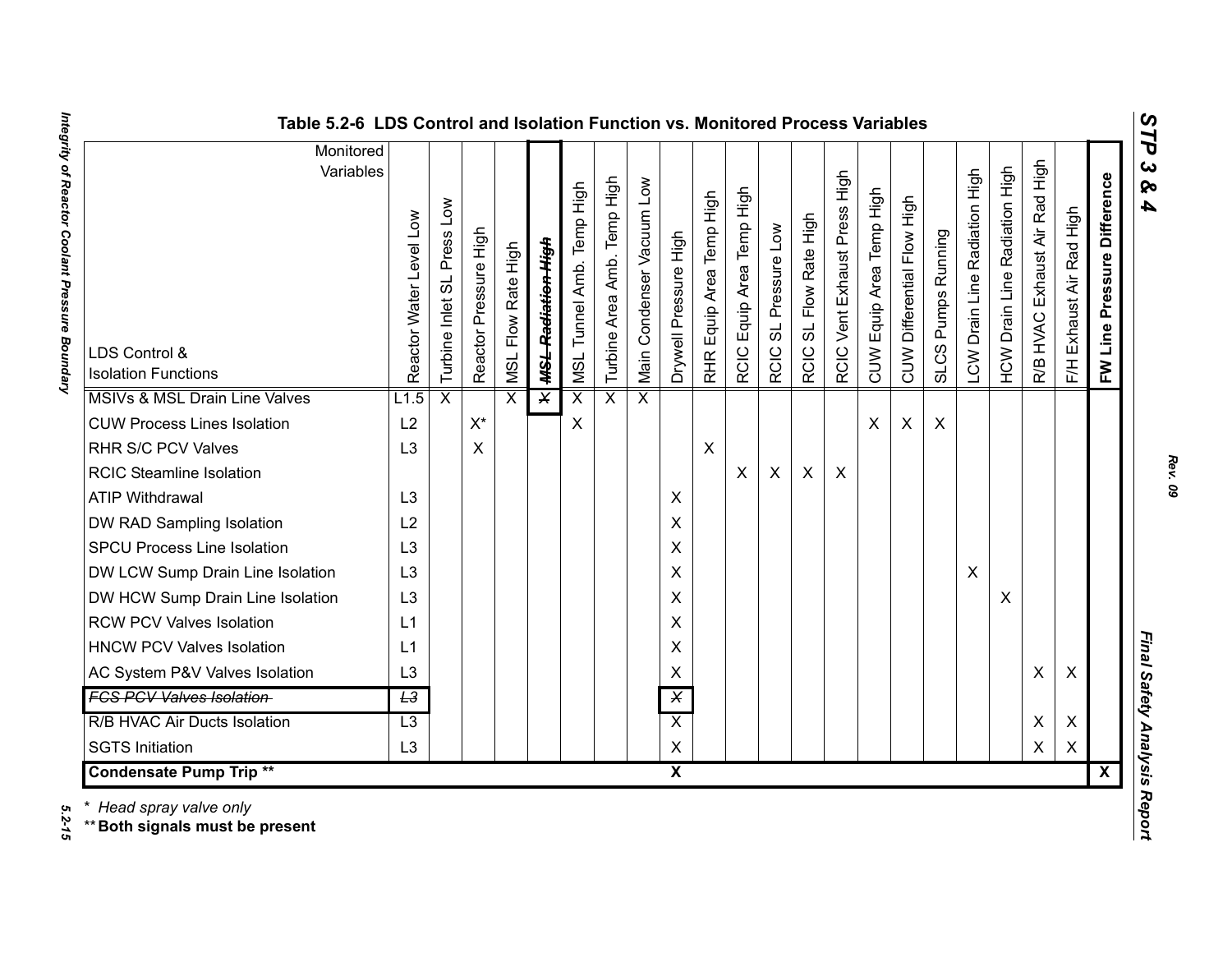| Leakage Source              | Table 5.2-7 Leakage Sources vs. Monitored Trip Alarms<br>Monitored |                    |                                                    |                         |                               |                               |                                    |                          |                                     |                                       |                               |                                    |                                 |                                         |                                       |                            |                                      |                                       |                                           |  |
|-----------------------------|--------------------------------------------------------------------|--------------------|----------------------------------------------------|-------------------------|-------------------------------|-------------------------------|------------------------------------|--------------------------|-------------------------------------|---------------------------------------|-------------------------------|------------------------------------|---------------------------------|-----------------------------------------|---------------------------------------|----------------------------|--------------------------------------|---------------------------------------|-------------------------------------------|--|
|                             | Plant<br>Variable                                                  |                    | Reactor Vessel Water Level Low                     | Drywell Pressure High   | DW Floor Drain Sump High Flow | DW Equip Drain Sump High Flow | DW Fission Products Radiation High | Drywell Temperature High | SRV Discharge Line Temperature High | Vessel Head Flange Seal Pressure High | RB Eq/Fl Drain Sump High Flow | DW Air Cooler Condensate Flow High | MSL or RCIC Steamline Flow High | MSL Tunnel or TB Ambient Area Temp High | Equip Areas Ambient or Diff Temp High | CUW Differential Flow High | <del>MSL Tunnel Radiation High</del> | Inter-System Leakage (Radiation) High | Feedwater Line Differential Pressure High |  |
| Main Steamlines             | Location                                                           |                    | $\overline{\mathsf{x}}$                            | $\overline{\mathsf{x}}$ | $\overline{\mathsf{x}}$       |                               | $\overline{\mathsf{x}}$            | $\overline{\mathsf{x}}$  | $\overline{\mathsf{x}}$             |                                       |                               | $\overline{\mathsf{x}}$            | $\overline{\mathsf{x}}$         |                                         |                                       |                            |                                      |                                       |                                           |  |
| RCIC Steamline              | I                                                                  | $\circ$<br>$\circ$ | $\pmb{\mathsf{X}}$<br>$\mathsf{X}$<br>$\mathsf{X}$ | X                       | X                             |                               | X                                  | $\pmb{\times}$           |                                     |                                       | $\mathsf{X}$<br>X             | X                                  | $\pmb{\times}$<br>$\sf X$<br>X  | $\boldsymbol{\mathsf{X}}$               | $\pmb{\times}$<br>$\pmb{\times}$      |                            | $\times$                             |                                       |                                           |  |
| RCIC Water                  |                                                                    | $\circ$            |                                                    |                         |                               |                               |                                    |                          |                                     |                                       | $\pmb{\times}$                |                                    |                                 |                                         | $\pmb{\times}$                        |                            |                                      |                                       |                                           |  |
| <b>RHR Water</b>            |                                                                    | $\circ$            | X                                                  | $\pmb{\times}$          | X                             |                               | $\pmb{\times}$                     | $\pmb{\times}$           |                                     |                                       | X                             | X                                  |                                 |                                         | $\pmb{\times}$                        |                            |                                      | $\otimes$                             |                                           |  |
| <b>HPCF Water</b>           | I.                                                                 |                    | $\pmb{\times}$                                     | X                       | $\pmb{\times}$                |                               | $\pmb{\times}$                     | X                        |                                     |                                       |                               | X                                  |                                 |                                         |                                       |                            |                                      |                                       |                                           |  |
| <b>CUW Water</b>            | I                                                                  | $\circ$            | $\pmb{\times}$                                     | X                       | $\pmb{\times}$                |                               | X                                  | X                        |                                     |                                       | X                             | X                                  |                                 |                                         | $\mathsf X$                           |                            |                                      |                                       |                                           |  |
| Feedwater                   | L                                                                  | $\circ$            | $\mathsf X$<br>$\mathsf X$                         | $\pmb{\times}$          | X                             |                               | $\pmb{\times}$                     | $\pmb{\times}$           |                                     |                                       | $\mathsf X$                   | $\pmb{\times}$                     |                                 | $\pmb{\times}$                          | $\pmb{\times}$                        | $\pmb{\times}$             |                                      | $\otimes$                             | $\boldsymbol{\mathsf{X}}$                 |  |
| Recirc Pump Motor<br>Casing | L                                                                  | $\circ$<br>$\circ$ |                                                    | X                       | $\pmb{\times}$                |                               | $\pmb{\times}$                     | $\pmb{\times}$           |                                     |                                       | $\mathsf X$                   | X                                  |                                 | $\pmb{\times}$                          |                                       |                            |                                      | $\otimes$                             | $\boldsymbol{\mathsf{X}}$                 |  |
|                             |                                                                    |                    |                                                    |                         |                               |                               |                                    |                          |                                     |                                       |                               |                                    |                                 |                                         |                                       |                            |                                      |                                       |                                           |  |

*Rev. 09*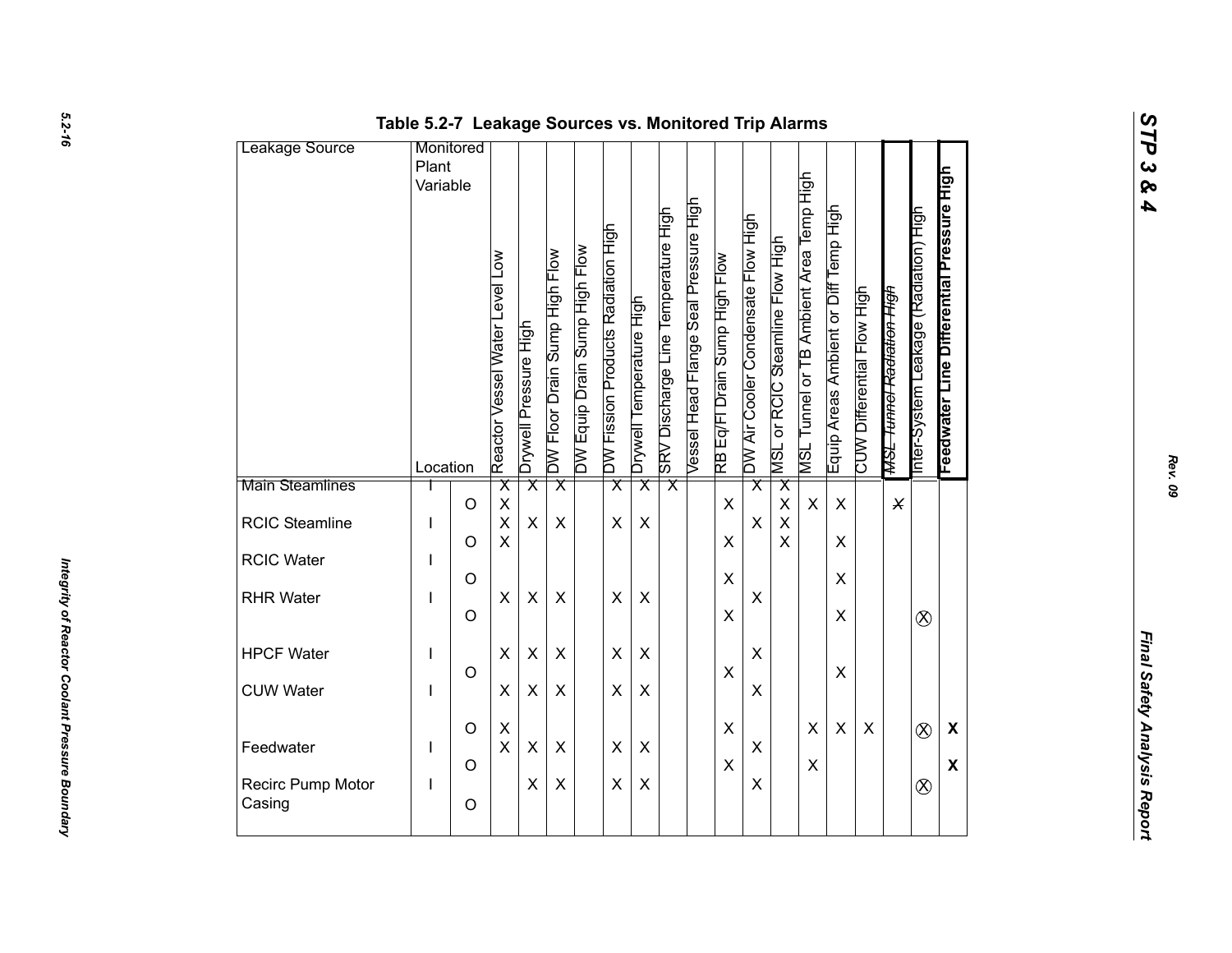| Leakage Source              | Monitored |        |                                                |                          |                               |                               |                                    |                          |                                     |                                       |                               |                                    |                                    |                                                   |                                       |                            |                                      |                                         |                                           |
|-----------------------------|-----------|--------|------------------------------------------------|--------------------------|-------------------------------|-------------------------------|------------------------------------|--------------------------|-------------------------------------|---------------------------------------|-------------------------------|------------------------------------|------------------------------------|---------------------------------------------------|---------------------------------------|----------------------------|--------------------------------------|-----------------------------------------|-------------------------------------------|
|                             | Plant     |        |                                                |                          |                               |                               |                                    |                          |                                     |                                       |                               |                                    |                                    |                                                   |                                       |                            |                                      |                                         |                                           |
|                             | Variable  |        |                                                |                          |                               |                               |                                    |                          |                                     |                                       |                               |                                    |                                    |                                                   |                                       |                            |                                      |                                         |                                           |
|                             | Location  |        | $\sum_{i=1}^{n}$<br>Reactor Vessel Water Level | Pressure High<br>lləwAld | DW Floor Drain Sump High Flow | DW Equip Drain Sump High Flow | DW Fission Products Radiation High | Drywell Temperature High | SRV Discharge Line Temperature High | Vessel Head Flange Seal Pressure High | RB Eq/FI Drain Sump High Flow | DW Air Cooler Condensate Flow High | or RCIC Steamline Flow High<br>NSL | Tunnel or TB Ambient Area Temp High<br><b>TSN</b> | Equip Areas Ambient or Diff Temp High | CUW Differential Flow High | <del>MSL Tunnel Radiation High</del> | (Radiation) High<br>nter-System Leakage | Feedwater Line Differential Pressure High |
| Reactor Vessel Head<br>Seal |           |        |                                                |                          |                               | $\overline{\mathsf{x}}$       |                                    |                          |                                     | $\overline{\mathsf{x}}$               |                               |                                    |                                    |                                                   |                                       |                            |                                      |                                         |                                           |
|                             |           | O      |                                                |                          |                               |                               |                                    |                          |                                     |                                       |                               |                                    |                                    |                                                   |                                       |                            |                                      |                                         |                                           |
| Valve Stem Packing          |           |        |                                                |                          |                               | X                             |                                    |                          |                                     |                                       |                               |                                    |                                    |                                                   |                                       |                            |                                      |                                         |                                           |
| Miscellaneous Leaks         |           | Ω<br>O |                                                |                          | Χ                             |                               |                                    | X                        |                                     |                                       | X<br>X                        |                                    |                                    |                                                   |                                       |                            |                                      | $\infty$                                |                                           |
|                             |           |        |                                                |                          |                               |                               |                                    |                          |                                     |                                       |                               |                                    |                                    |                                                   |                                       |                            |                                      |                                         |                                           |

### **Table 5.2-7 Leakage Sources vs. Monitored Trip Alarms**

*I = Inside Drywell Leakage*

X *= Reactor coolant leakage in cooling water to RHR Hx, RIP Hx, CUW Non-regen Hx's or to FP cooling Hx.*

# *Final Safety Analysis Reportion Computer Computer Computer Computer Computer Computer Computer Computer Computer Computer of Computer of Computer Computer Computer Computer Computer Computer Computer Computer Computer Com*

*STP 3 & 4*